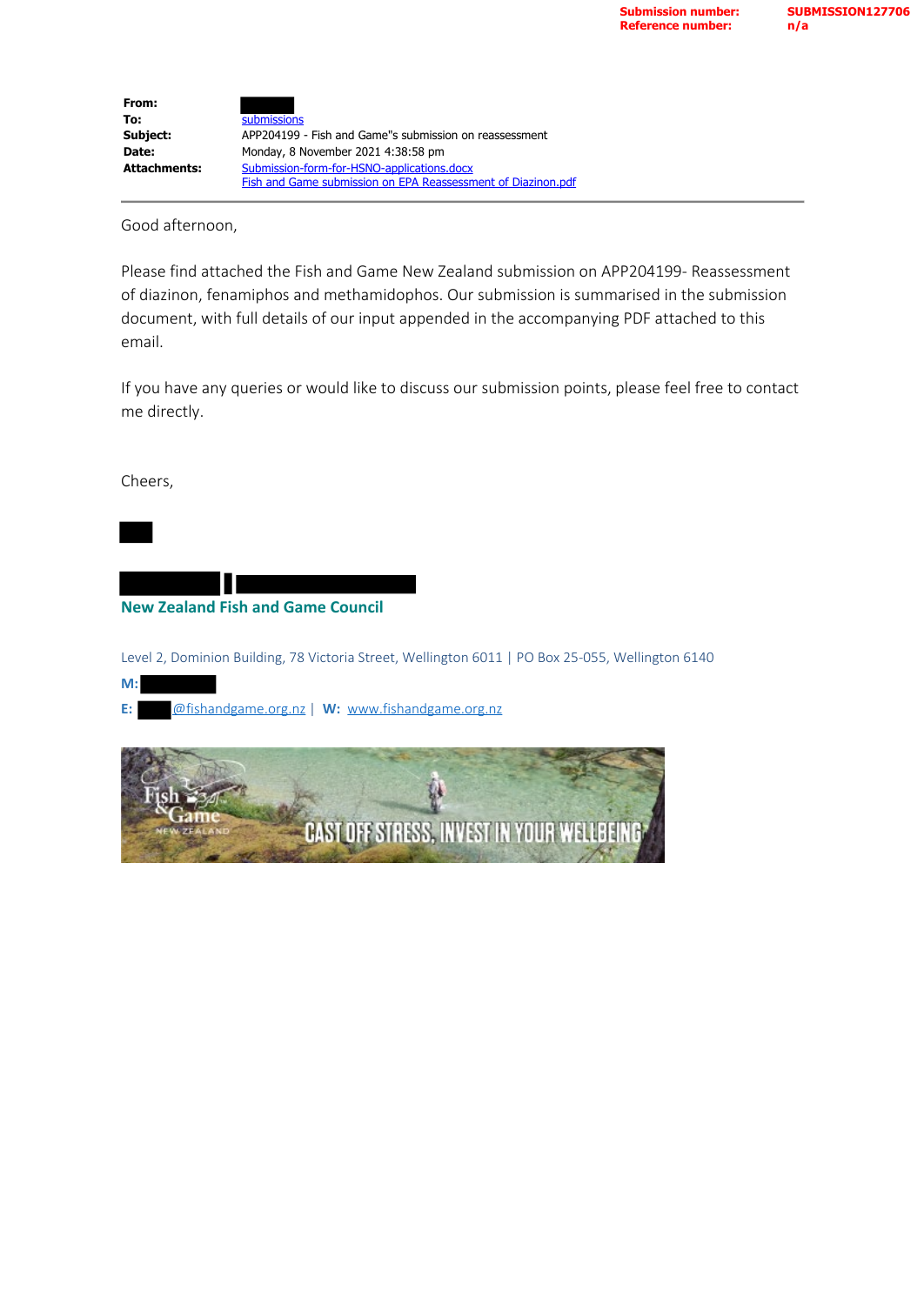

8 November 2021

## **Submission on application number APP204199 f***or Hazardous Substances and New Organism applications*

This written submission is provided to the Environmental Protection Authority by Fish & Game New Zealand (referred to subsequently as **Fish and Game**), which is comprised of the 12 Regional Councils and the national New Zealand Fish and Game Council.

### **Submitter Details**

Submitter: Fish & Game New Zealand

| Contact person |                                                                    |
|----------------|--------------------------------------------------------------------|
| Council        | New Zealand Fish and Game Council                                  |
| Email address  | @fishandgame.co.nz                                                 |
| Office phone   |                                                                    |
| Postal address | Level 2, Dominion Building, 78 Victoria Street,<br>Wellington 6011 |

**\_\_\_\_\_\_\_\_\_\_\_\_\_\_\_\_\_\_\_\_\_\_\_\_\_\_\_\_\_\_\_\_\_\_\_\_\_\_\_\_\_\_\_\_\_\_\_\_\_\_\_\_\_\_\_\_\_\_\_\_\_\_\_\_\_\_\_\_\_\_\_\_**

## **Preliminary**

- 1. This submission by Fish & Game is structured in the following manner:
	- a. a summary of Fish and Game's submission on the application number APP204199 f*or Hazardous Substances and New Organism application*;
	- b. the specific submission context and points on application number APP204199, including associated environmental impacts and risks;
	- c. the global risk assessment context of this submission from Fish and Game,
	- d. Consideration of the implications to Te Mana o te Wai
	- e. background material, including Fish and Game's role.

### **Summary - Fish and Game does not support the extension of the phase-out period for organophosphate insecticides Diazinon, Fenamiphos, and Methamidophos**

2. Fish and Game does not support the extension of the current date of expiry for the time limited approvals for substances containing diazinon, fenamiphos, and methamidophos. The adverse effects of organophosphate pesticides including diazinon on waterfowl, aquatic habitat and aquatic species are well recognised in

*Statutory managers of freshwater sports fish, game birds and their habitat*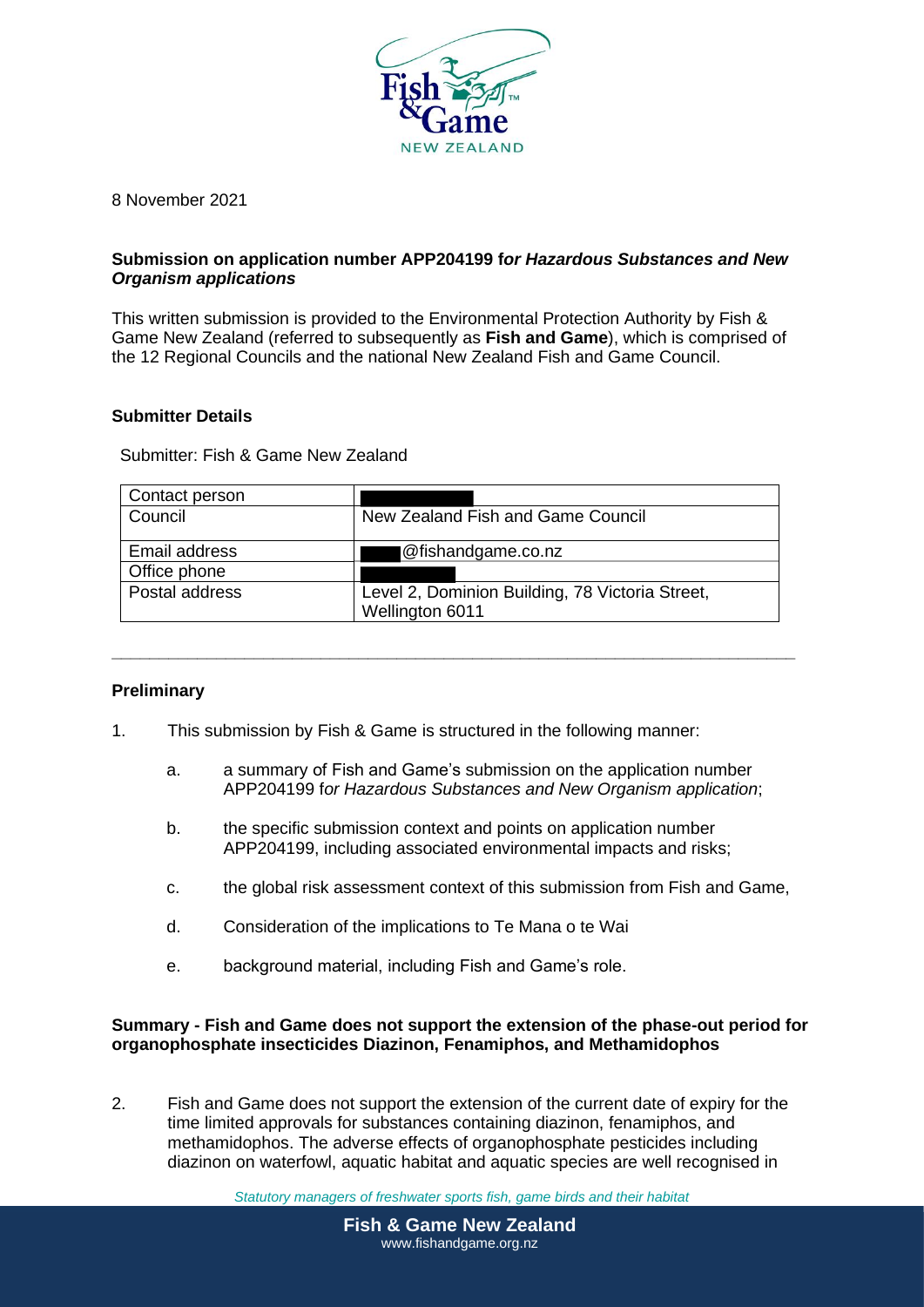scientific literature (Botha et al., 2015; Brasel et al., 2007; Dębski et al., 2007; Goldstein et al., 1999; Kumar & Singh, 2012; Lawrence, 2020; Mineau and Whiteside, 2013; Mitra Anindita and Chatterjee, 2021; Osten et al., 2005; Woo et al., 2010).

- 3. Fish and Game supports retaining the current phase-out date for diazinon and other organophosphates as a minimum action. Reassessment of the phase-out dates to reduce the date for Diazinon to 2023 (in alignment with the other two compounds) is recommended.
- 4. The addition of risk mitigation guidelines and restrictions being established by EPA for users of organophosphate pesticides until their phase-out date is highly recommended. These application guidelines would enable better understanding of the impacts changing climate and regional weather patterns can have on risks of waterfowl (and other avian species) poisoning, and subsequent mortality, following organophosphate pesticide applications.
- 5. Use of diazinon and other organophosphate insecticides within agricultural lands that have freshwater habitat receiving environments, or are within likely resting or feeding sites for waterfowl, creates a high risk of exposure to non-target species and a higher risk of wider environmental contamination and impacts.

# **Context of this submission - Contribution to the Adverse Affects assessment**

- 6. This document is the submission from Fish and Game to the recent application to reassess diazinon, fenamiphos and methamidophos (reference number APP204199). It is understood that the EPA has been requested by the Vegetable Research and Innovation Board to change the current date of expiry for the time limited approvals for pesticides containing diazinon, fenamiphos, and methamidophos by extending this date for a further 10 years.
- 7. Fish and Game do not support the basis for this request from the Vegetable Research and Innovation Board that the risk assessment components supporting the use of these substances has not changed since the reassessment conducted by the EPA in 2013.
- 8. Numerous investigations into the risk and impacts of organophosphate insecticides have documented that the risks of using these substances to waterfowl, predatory birds, non-target insects (including bees) and aquatic ecosystem health are significant and far reaching. Extending the use period for diazinon, fenamiphos and methamidos containing pesticides would be disregarding this evidence that these substances pose a significant risk to avian species, valuable bee populations and aquatic ecosystem health. These risks need to be updated and considered during the reassessment process.

## **Organophosphate pesticide risks to avian species**

9. The broad-spectrum nature of organophosphate pesticides makes birds more liable to exposure when they are present in the area at the time of pesticide application, or if they come in contact with pesticide contaminated prey (such as dying Grass Grubb). Diazinon, an organophosphate insecticide, is a potent blocker of acetylcholinesterase (AChE) in the blood and in tissues (Debski et al., 2007).

*Statutory managers of freshwater sports fish, game birds and their habitat*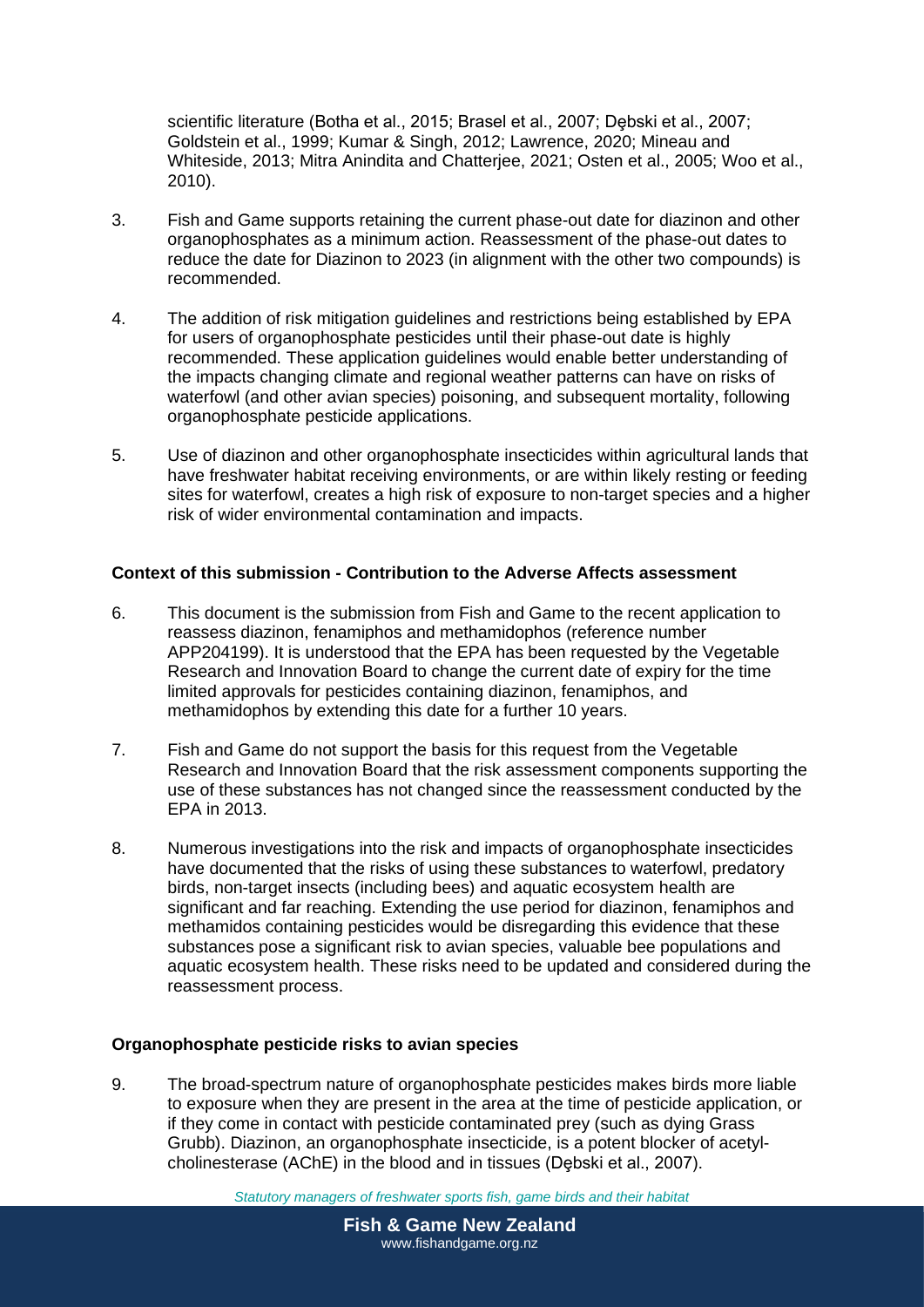- 10. Following exposure to Diazinon, intoxication causes the inhibition of acetyl cholinesterase in the bird's brain, resulting in an accumulation of acetylcholine at synaptic junctions following subsequent activation of cholinergic receptors which leads to respiratory function shutdown and death (Debski et al., 2007; Mitra Anindita and Chatterjee, 2021).
- 11. Species of different shore, grassland, farmland, and migratory birds can also be directly exposed to lethal doses of these pesticides or through secondary poisoning. Carbofuran, a carbamate, and diazinon, an organophosphate, are among the most commonly implicated cholinesterase inhibitors in episodes of accidental avian toxicity and mortality (Brasel et al., 2007)
- 12. Exposures to organophosphates pose major risks to different avian species with even a sublethal concentration exposure on birds resulting in health impacts including; malformed embryos, smaller broods, decreased parental diligence, reduced territorial defence, anorexia and weight loss, subdued immune response, lethargic behaviour, greater susceptibility to predation, interference in thermoregulation, endocrine disruption, and inefficiency to orient in the proper direction for migration. (Mitra Anindita and Chatterjee, 2021).
- 13. Although organophosphate containing pesticides do not have the long-lived and bioaccumulation capacity of their predecessors (such as DDT), they do have the capacity to persist in the environment after application and risk contamination of receiving environments such as groundwater and freshwater ecosystems. Withholding periods after application of diazinon, fenamiphos, and methamidophos containing pesticide applications have been established with the aknowledgment of their toxicity to birds and other organisms, however these are very difficult to enforce at the paddock scale with birds.
- 14. Diazinon can be transported in air via atmospheric processes such as direct air movement and wet deposition in snow and rain. In the environment, diazinon undergoes degradation by several processes, the most important of which is microbial degradation in soils. The rate of diazinon degradation is affected by pH, soil type, organic amendments, soil moisture, and the concentration of diazinon in the soil, with soil pH being a major influencing factor in diazinon degradation rate (Aggarwal et al., 2013). These factors are not likely to be able to be measured or considered across all land types and by all those using diazinon.
- 15. The rate of diazinon decomposition depends on physical properties of the environment (Dębski et al., 2007). Especially sensitive to diazinon are insects, aquatic organisms and birds. The continued permitted use of these substances risks ongoing unintended consequences of significant collateral damage to avian, insect and aquatic ecosystems.

## **Observations of organophosphate poisoning of waterfowl in New Zealand**

16. Avian species, including waterfowl, are important components of the New Zealand ecosystems and, their plenitude and sensitivity to direct and indirect effects of an environment, makes them excellent indicators and early warnings of any environmental problems and threats. Many bird species are in decline and within both Europe and in North American settings, evidence suggests that for some

*Statutory managers of freshwater sports fish, game birds and their habitat*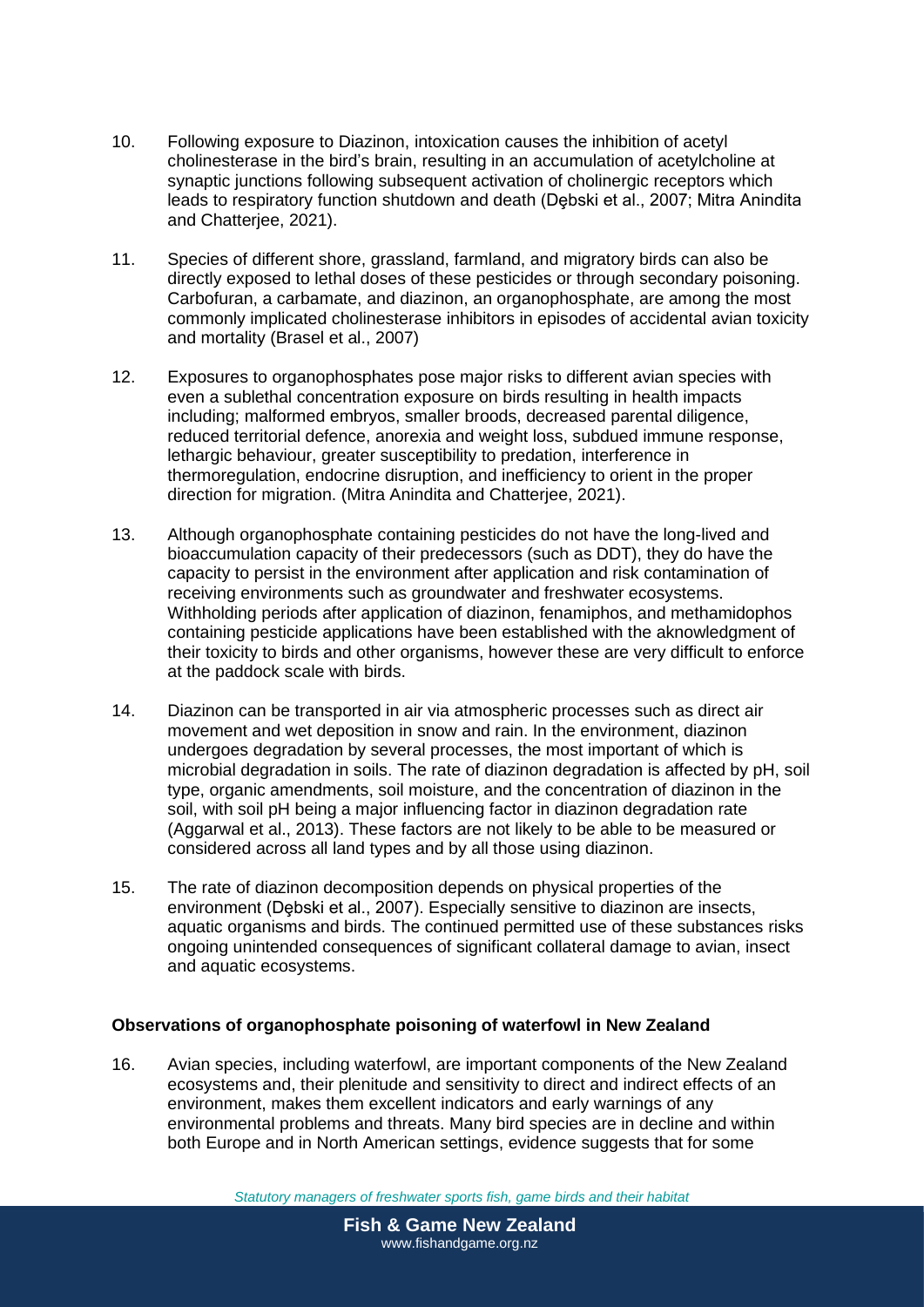species the direct and indirect effects of pesticides play a role in this decline (Mineau and Whiteside, 2013). Evidence is emerging here in NZ to suggest similar impacts.

- 17. Fish and Game sustainably manage gamebird populations in New Zealand by monitoring the population, then setting appropriate bag limits for gamebird huntings. Monitoring of gamebird species is conducted at least annually, with additional region and species-specific population research undertaken intermittently. Data on population trends for key waterfowl species reflects potential impacts of diazinon based pesticides, leading to significant regional population declines for some waterfowl species.
- 18. Application of Diazinon to control porina and Grass Grub generally occurs during the annual gamebird (Paradise Shelduck) moult from late Decxember to early March where flocks of up 3000 birds are concentrated in farm ponds or nearby paddocks with ready access to pasture or winter crops. After the moult these birds feed heavily on protein rich pasture close to the local moult site to restore fat reserves. Due to this behaviour, a region-wide population of gamebird species can be devastated from one single poorly applied application of a diazinon product.
- 19. Despite Fish and Game's annual counting of good numbers of birds at these moult sites, there is a continuing trend from hunter harvest surveys of less birds making it through to the gamebird season. Fish and Game's opinion is that poisoning is occurring on a scale large enough to be having an adverse effect on overall population levels. Fish and Game is concerned that the loss of adult breeding birds as well as juveniles is leading to population declines through lack of recruitment.
- 20. This population decline trend has been observed for Paradise Shelduck within the Waimarino and Whanganui hill country (Figures 1 and 2 below), where there has been a continuing decline in population size since 1992, compared to counts around the Taranaki ringplain (Figure 3 below) where diazinon is not routinely used by farmers.

*Figure 1. Mean density of Paradise Shelduck per pond per year in the Waimarino area compared to the density calculated by removing any site once three consecutive counts of less than 20 birds were recorded*

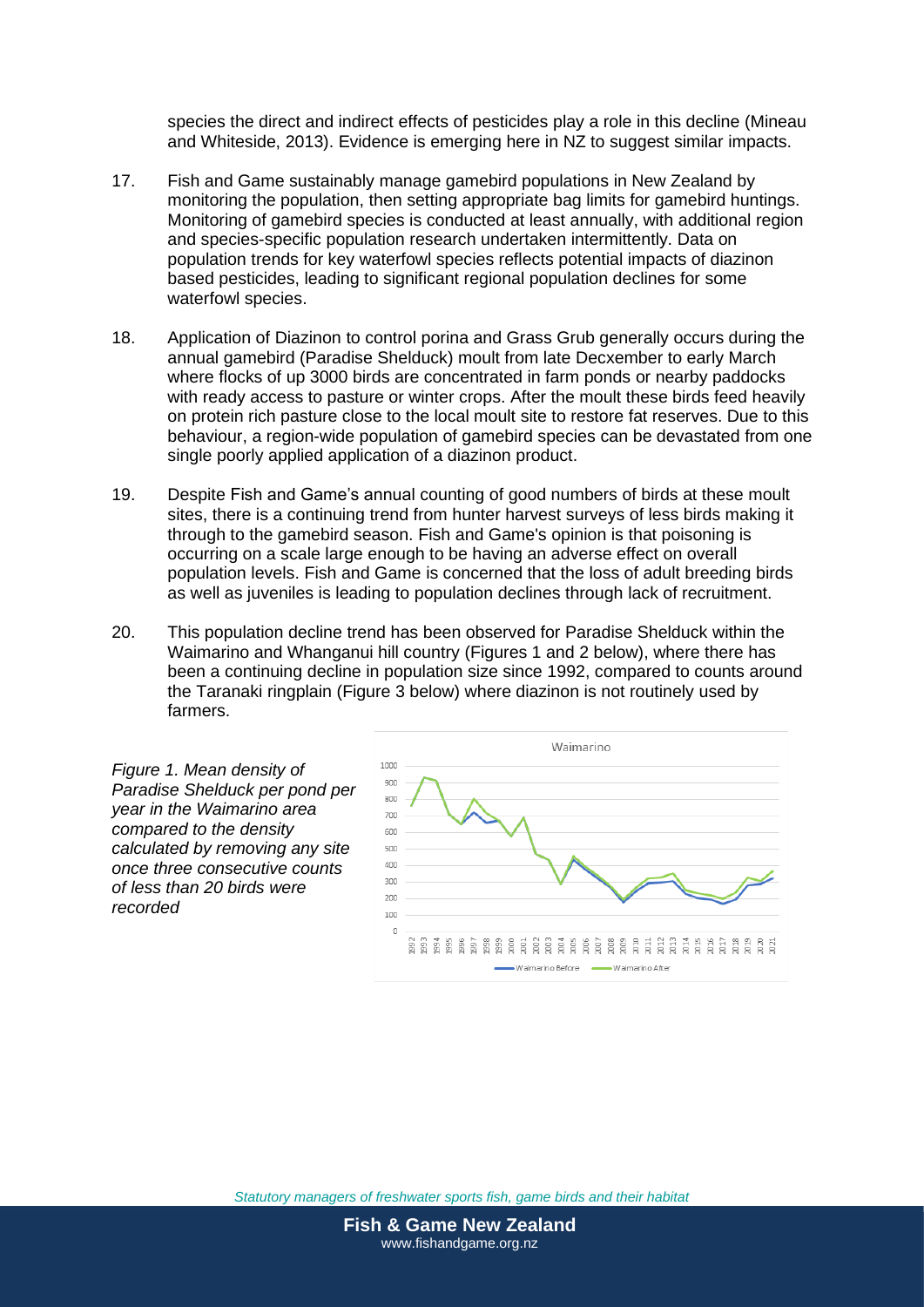*Figure 2. Mean density of Paradise Shelduck per pond per year in the Whanganui area compared to the density calculated by removing any site once three consecutive counts of less than 20 birds were recorded*



*Figure 3. Mean density of Paradise Shelduck per pond per year around the Taranaki ringplain compared to the density calculated by removing any site once three consecutive counts of less than 20 birds were recorded*



- 21. Fish and Game have had numerous reports of waterfowl deaths following diazinon (Dew600) application on crops over the past decade. A previous submission to the EPA (response to APP201045 – Organophosphate and carbamate plant protection insecticides, 2013) recounted the deaths of Paradise Shelducks near Westport in 2011 and the adjacent treatment of Landcorp farmland with Dew600. The submission then recommended the discontinuation of the use of diazinon containing insecticides due to the toxicity and subsequent mortality on waterfowl.
- 22. Fish and Game investigated a Styx Basin cull involving the use of Diazinon in the upper Taieri in 2015. A farmer admitted he had loaned his digger to a property owner who had poisoned a large number (full ute and trailer load) of Paradise Shelduck and other waterfowl, and was trying to bury them. Anglers also reported seeing dead birds along the river edge nearby. Despite Fish and Game's communication with MPI and request to investigate, it wasn't considered a priority for them at the time. Our confidential witnesses didn't want to take the matter further, so it suffered from a lack of evidence and no charges or penalties for this intentional poisoning of waterfowl with diazinon were issued. It was suspected that this was an annual poisoning event that had been ongoing for at least 5 years.
- 23. Waihola Swan Poisoning: Between 30 August and 1 September 2020 diazinon was applied to a property in Waihola by the property owner resulting in the deaths of birds and the reporting of the incident to the Otago Fish and Game office. DOC workers were called to the scene and arrived together with the Fish & Game Officers. They counted 187 dead Swans, 8 dead Paradise Shelducks, 7 dead Canada Geese and a

*Statutory managers of freshwater sports fish, game birds and their habitat*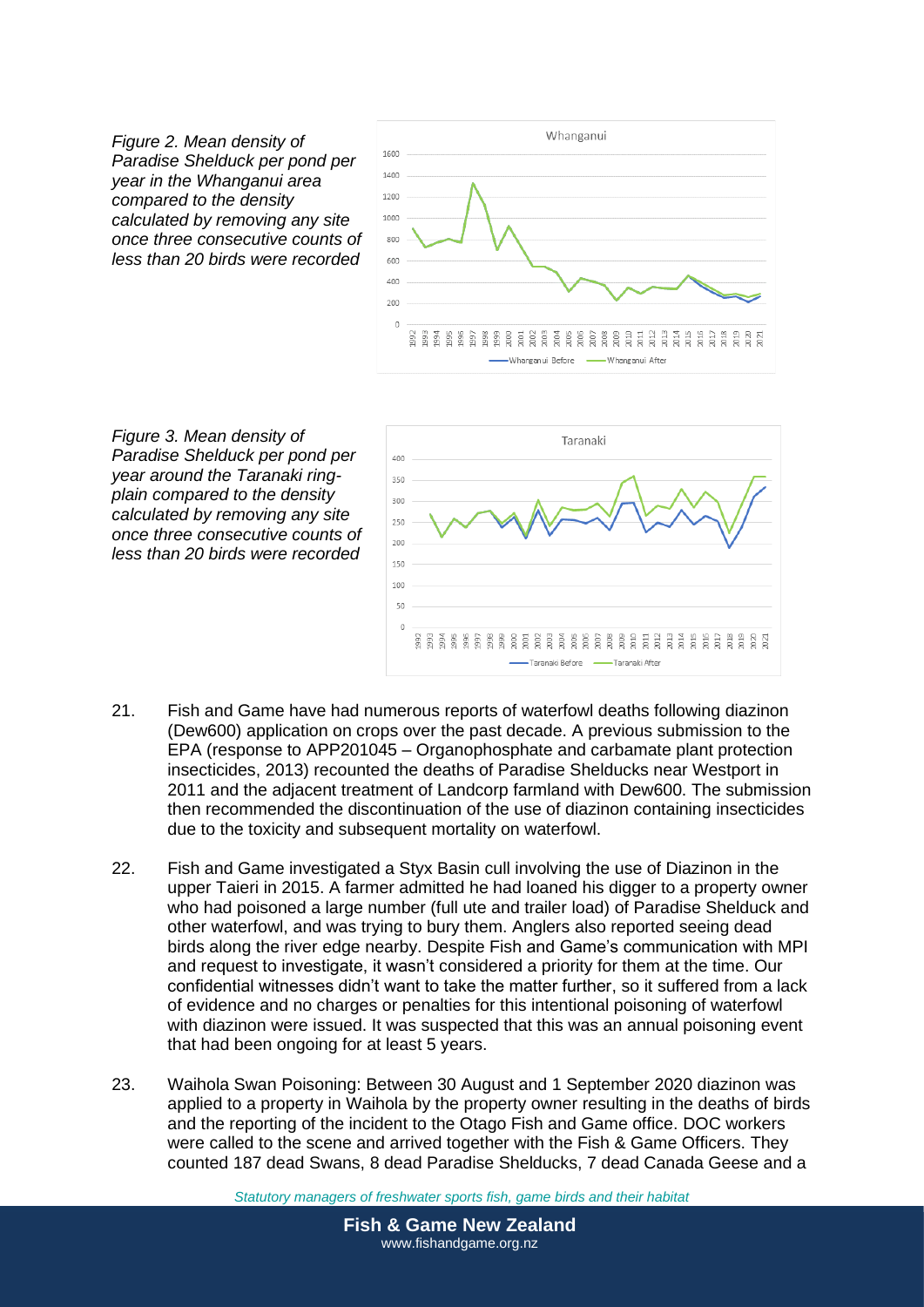dead Pukeko. The case was considered by legal expertise and while it was determined that the property owners probably did commit an offense against the Wildlife Act, they could not be prosecuted. The fact remains however that the application of the diazinon pesticide resulted in 202 dead waterfowl from organophosphate poisoning.

- 24. Anecdotal evidence from multiple landowners to Fish and Game employees over recent years have indicated that the use of diazinon pesticide is a widely known means for disposing of unwanted birds on their properties. Fish and Game have even been provided with a 'recipe' for killing unwanted wild ducks by lacing grain with diazinon-based pesticide and throwing it out over the paddocks where the ducks reside.
- 25. Reducing the risk of pesticide exposure to non-target organisms requires applicators to incorporate crop scouting and integrated pest management (IPM) with knowledge of wildlife cycle and habitat in developing a farm pesticide applicator plan (Kumar & Singh, 2012). It is highly unlikely the majority of users of pesticides are conducting these IPM processes currently.
- 26. Alternatives to diazinon are limited, however "Dimilin" is an alternative that doesn't have the same potential effects on waterfowl. This product has a slightly different timeline for application however is effective on Grass Grub which should make the request for the extension for the use of diazinon pesticides due to a stated lack of alternatives unsupportable by the EPA.<https://nufarm.com/nz/product/dimilin-2l/>

### **Global perspective – Impacts of the use of organophosphates on freshwater ecosystems, avian fauna.**

- 27. Climate change affects endpoints relevant to ecological risk assessment directly or indirectly on broad temporal and spatial scales, resulting in previously over-looked impacts of changing climate on the risks of pesticide applications. In recent decades there has been a call for more research on interactions between climate change caused stressors and chemical stressors, and the incorporation of those effects into ecological risk assessment (Lawrence, 2020).
- 28. Cases of waterfowl mortality following organophosphate insecticide applications are widely documented in scientific literature (Aggarwal et al., 2013; Bishop, 1998; Bishop et al., 2018; Botha et al., 2015; Brasel et al., 2007; Dębski et al., 2007; Goldstein et al., 1999; Kumar & Singh, 2012; Mineau and Whiteside, 2013; Mitra Anindita and Chatterjee, 2021; Osten et al., 2005; Palacios et al., 2020) with examples of mass deaths of waterfowl noted globally where seed crops have been treated within areas of waterfowl aggregation. Investigations of the waterfowl die-offs leading to observations of the adverse impacts on waterfowl populations from toxic chemical use in important waterfowl seasonal resting areas.
- 29. The risks associated with organophosphate pesticides can also influence disease occurrence and epidemiology. In South Korea diazinon containing pesticide contamination was linked to increased replication of *C. botulinum*, contributing to the release of botulinum toxins (Botulism) into the waterfowl food chain and pupulations (Woo et al., 2010).
- 30. During a six-year period (from January 2009 to December 2014), specimens collected from 344 cases of suspected organophosphate and carbamate pesticide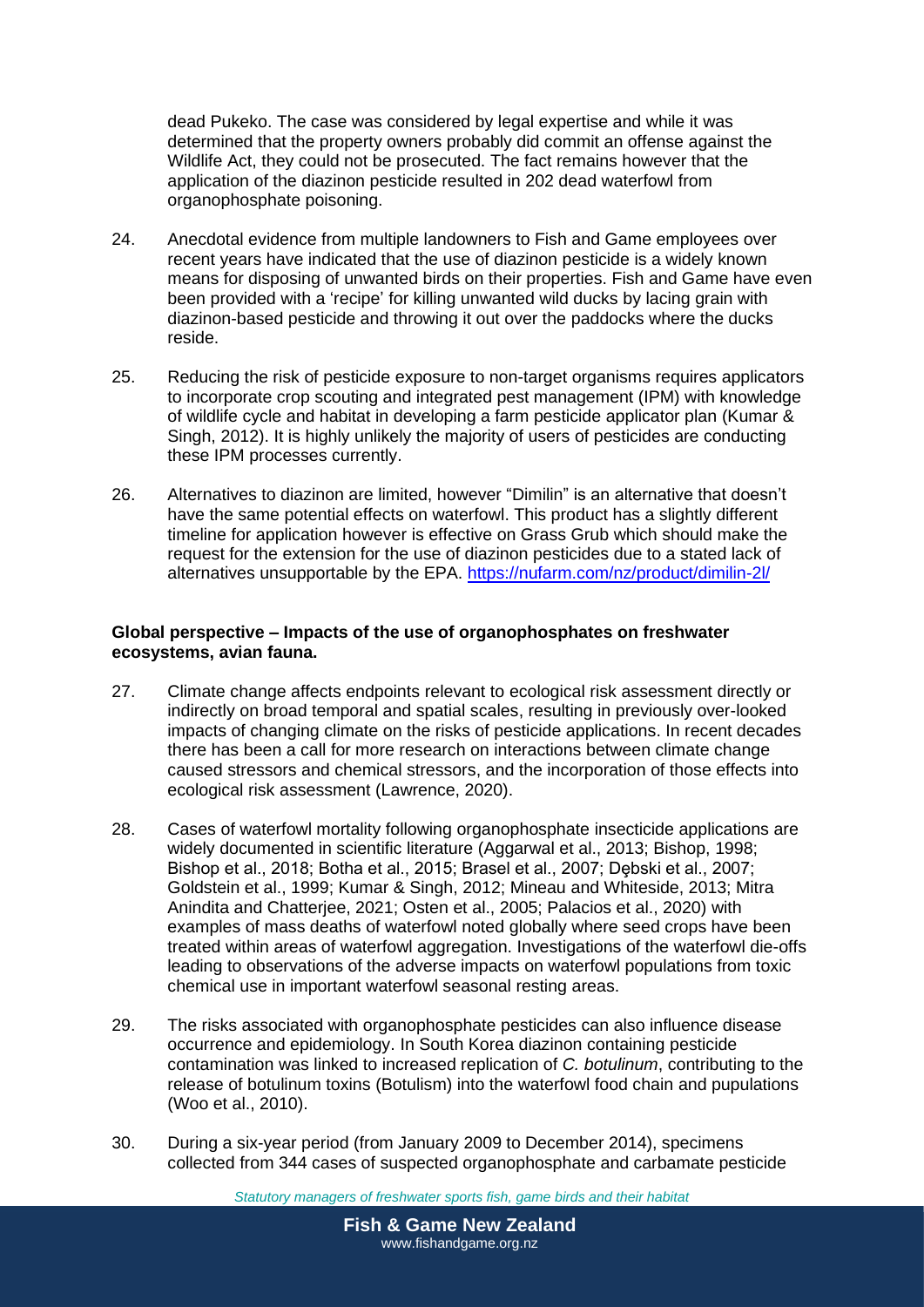poisonings in wildlife, including birds, were sampled in South Africa. The species included higher trophic species; Cape vultures (*Gyps coprotheres*) and African White-backed Vultures (*Gyps africanus*) and Bateleur Eagles (*Terathopius ecaudatus*). In one incident 49 vultures were killed when a farmer intentionally applied organophosphate pesticides to baited carcasses within their feilds (Botha et al., 2015).

- 31. Impacts within non-target insect and associated avian species have been observed in both North and South America with diazinon detected in Bumble Bees and Hummingbirds in Canada (Bishop et al., 2018). While Grasshopper control in Argentina by organophosphate and monocrotophos exterminated nearly 5000 migratory Grasshopper/Swainson's Hawk (*Buteo swainsoni*) during the arid summer of 1995–1996 (Goldstein et al., 1999).
- 32. Use of diazinon and other organophosphate insecticides within agricultural lands that have freshwater habitat receiving environments, or are within likely resting sites for waterfowl, creates a high risk of exposure and a higher risk of wider environmental contamination and impacts. These risks have been widely studied and documented in recent decades with the negative repercussions on long term population numbers for some species being recognised. The risks of organophosphate insecticides outweigh the benefits of their continued use.

### **Giving effect to Te Mana o te Wai**

- 33. The National Policy Statement for Freshwater Management (NPSFM 2020) provides detail for the concept of Te Mana o te Wai at section 1.3. Here it is stated that: "*Te Mana o te Wai is relevant to all freshwater management and not just to the specific aspects of freshwater management referred to in [the] National Policy Statement.*" While the use of organophosphates in agricultural pest control activities is not an inclusion in the NPSFM, the risks and impacts of these pesticide are relevant to water quality and freshwater ecosystem policy and management.
- 34. To give effect to Te Mana o te Wai is to put the health and well-being of water bodies and freshwater ecosystems at the centre of discussions – as a priority. The Environment Court has discussed this as a positive obligation on all decision makers and users of water to provide for the health of the water body, the health of the environment and the health of the people. This is a significant shift in the way decisions are to be considered. The Court noted that: *"the usual RMA focus on the scale and significance of effects of resource use [is redirected] onto the mauri or lifeforce of water and the enquiry becomes how do users of resources protect the water's mauri and health?".*
- 35. However, in order to enact this shift, it is critical that the concept of Te Mana o te Wai, and specifically its prioritisation, is embedded in all environmental planning legislation and regulations. This necessarily includes the permit and use of organophosphate insecticides such as diazinon and the prompt disuse (not extension of use period) of these chemicals within New Zealand.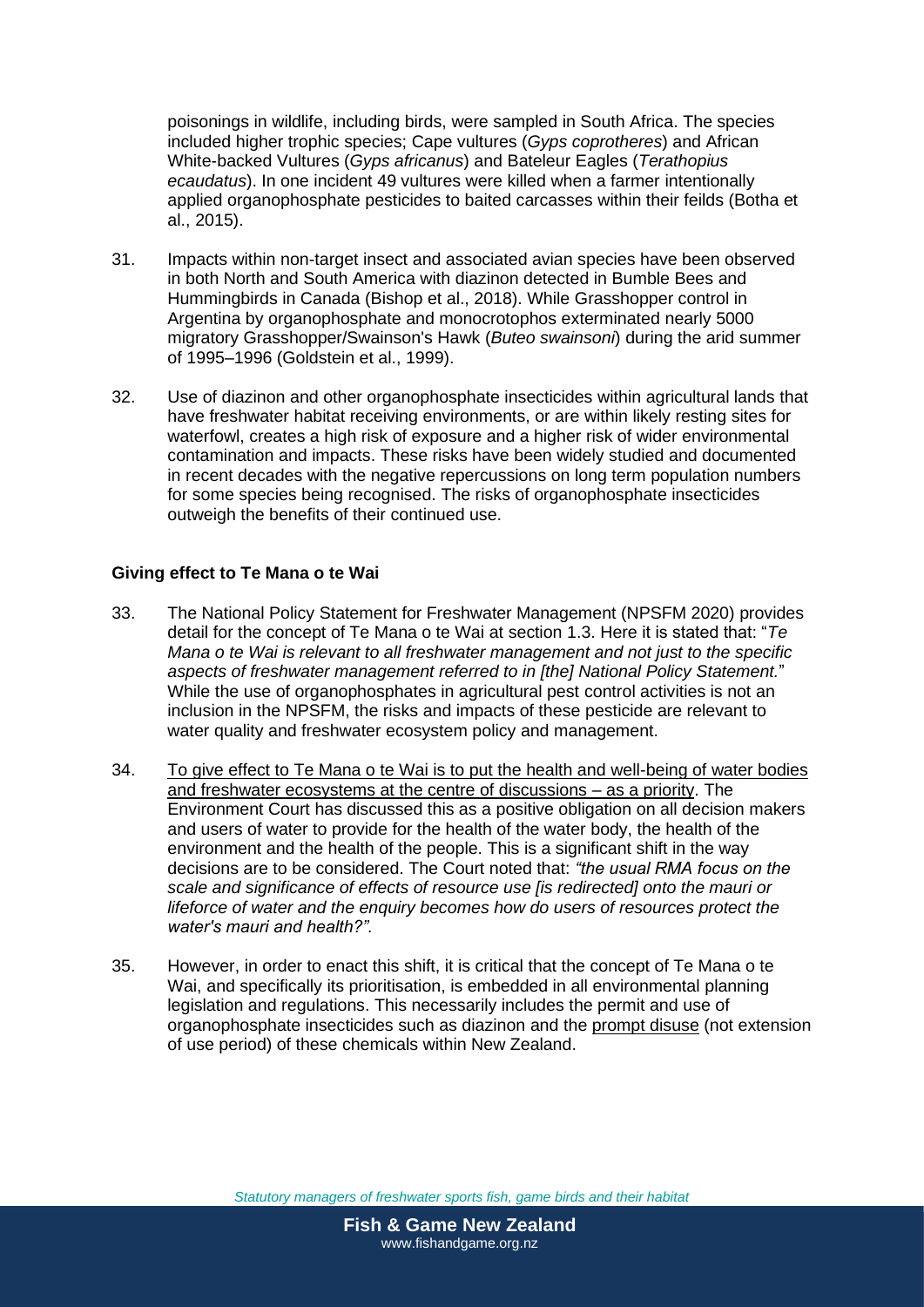#### **About Fish and Game**

- 36. Fish and Game is the statutory manager for sports fish and game, with functions conveyed under the Conservation Act 1987. The organisation is an affiliation of 13 separate Fish and Game Councils – 12 regional Councils and one national Council. Together, these organisations represent roughly 140,000 anglers and hunters.
- 37. The sports fish and game resource managed by Fish and Game is defined and protected under the Conservation Act and the Wildlife Act 1953. The species within include introduced sports fish and a mix of native and introduced waterfowl and upland gamebirds.
- 38. Fish and Game is entirely funded by licence holder fees and private contributions, meaning the delegated function of managing the species for the public good is funded entirely by the users. It is a democratic 'user pays, user says' organisation. Using this system, the organisation funds public good research to ensure fisheries and game populations are managed sustainably; undertakes compliance with the licencing system; and contributes to public planning processes.
- 39. In relation to planning, the Councils share a similar function to advocate on behalf of anglers and hunters and to advocate in the Councils' interest, including their interest in habitat. Overwhelmingly, the advocacy sought by anglers, hunters and their elected Council representatives has been to seek environmental protection and restoration of degraded ecosystems. This makes sense as anglers typically have a great deal of lived experience on water bodies and therefore are highly attuned to changes, which to date have overall been for the worse.
- 40. At the direction of its licence holders, Fish and Game has become one of the nation's best-known advocates for freshwater ecosystems.
- 41. To achieve this, Fish and Game staff includes planning and policy specialists. The local-facing structure of the organisation combined with generally low turn-over rates and a focus on freshwater means that these staff are experts in freshwater policy and its implementation.
- 42. This submission has been developed using the combined expertise and experience of Fish and Game's planning and policy staff.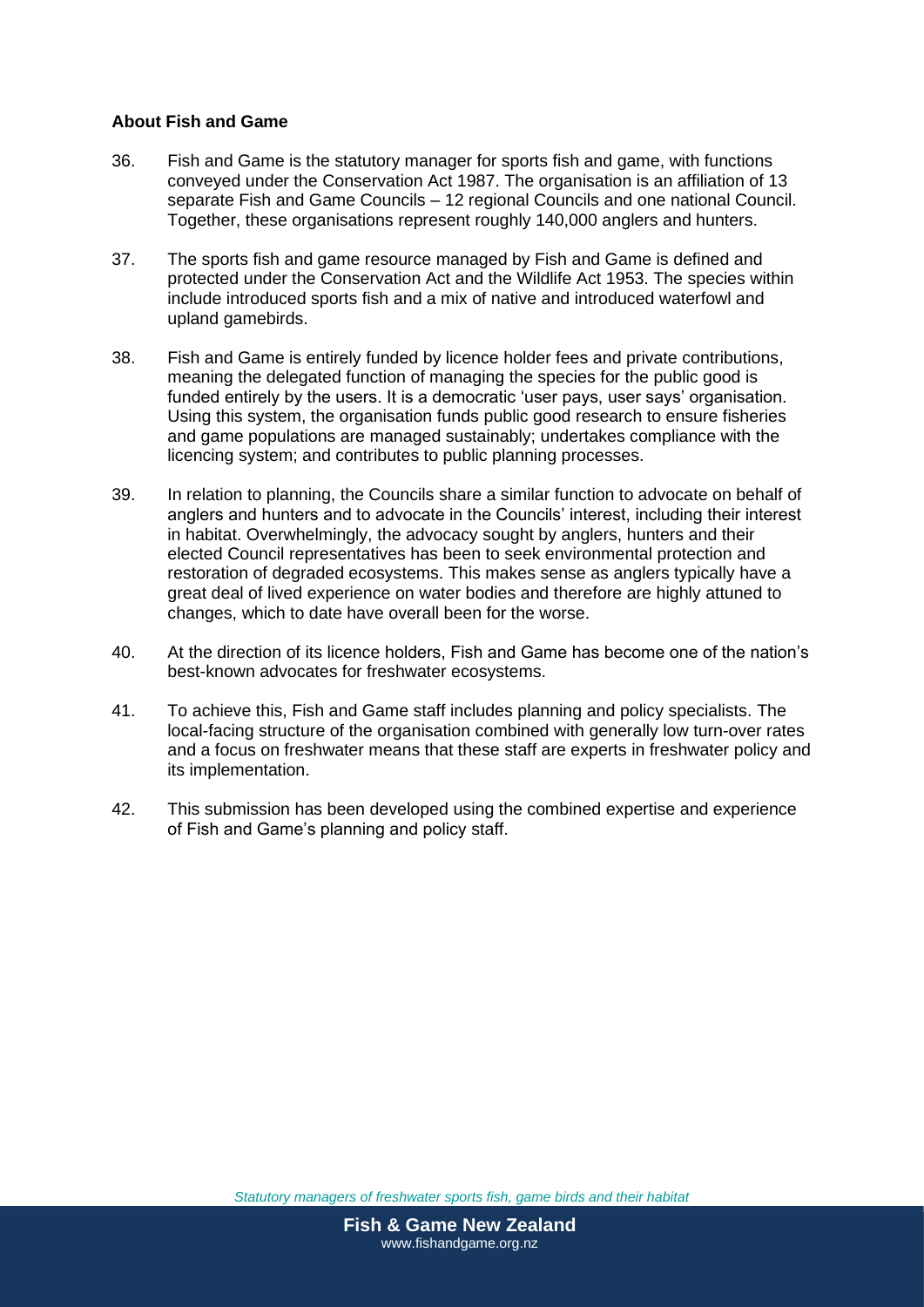# **References**

- Aggarwal, V. , Deng, X. , T. A. , & Goh, K. S. (2013). Diazinon-chemistry and environmental fate: a California perspective. *Reviews of Environmental Contamination and Toxicology*, *223*(E1), 107–140.
- Bishop, C. A. (1998). HEALTH OF TREE SWALLOWS (TACHYCINETA BICOLOR) NESTING IN PESTICIDE-SPRAYED APPLE ORCHARDS IN ONTARIO, CANADA. II. SEX AND THYROID HORMONE CONCENTRATIONS AND TESTES DEVELOPMENT. *Journal of Toxicology and Environmental Health, Part A*, *55*(8), 561– 581. https://doi.org/10.1080/009841098158250
- Bishop, C. A., Moran, A. J., Toshack, M. C., Elle, E., Maisonneuve, F., & Elliott, J. E. (2018). Hummingbirds and bumble bees exposed to neonicotinoid and organophosphate insecticides in the Fraser Valley, British Columbia, Canada. *Environmental Toxicology and Chemistry*, *37*(8), 2143–2152. https://doi.org/10.1002/etc.4174
- Botha, C. J., Coetser, H., Labuschagne, L., & Basson, A. (2015). Confirmed organophosphorus and carbamate pesticide poisonings in South African wildlife (2009- 2014). *Journal of the South African Veterinary Association*, *86*(1). https://doi.org/10.4102/jsava.v86i1.1329
- Brasel, J. M., Collier, A. C., & Pritsos, C. A. (2007). Differential toxic effects of Carbofuran and Diazinon on time of flight in pigeons (Columba livia): Potential for pesticide effects on migration. *Toxicology and Applied Pharmacology*, *219*(2–3), 241–246. https://doi.org/10.1016/j.taap.2006.11.028
- Dębski, B., Kania, B. F., & Kuryl, T. (2007). Transformations of diazinon, an organophosphate compound in the environment and poisoning by this compound. *Ekologia Bratislava*, *26*(1), 68–82.
- Goldstein, M. I., Lacher, T. E., Zaccagnini, M. E., Parker, M. L., & Hooper, M. J. (1999). Monitoring and Assessment of Swainson's Hawks in Argentina Following Restrictions on Monocrotophos Use, 1996–97. *Ecotoxicology*, *8*(3), 215–224. https://doi.org/10.1023/A:1026448415467
- Kumar, N., & Singh, S. (2012). Pesticide toxicity in wild life with special reference to avian: A review. *International Journal of Toxicological and Pharmacological Research*, *4*(3), 49– 56.
- Lawrence, E. J. (2020). *Incorporating Climate Change Predictions in Ecological Risk Assessment: A Bayesian Network Relative Risk Model for Chinook Salmon in the Skagit River Watershed*.
- Mineau Pierre AND Whiteside, M. (2013). Pesticide Acute Toxicity Is a Better Correlate of U.S. Grassland Bird Declines than Agricultural Intensification. *PLOS ONE*, *8*(2), 1–8. https://doi.org/10.1371/journal.pone.0057457
- Mitra Anindita and Chatterjee, S. and S. M. and G. D. K. (2021). Toxic Effects of Pesticides on Avian Fauna. In S. and D. N. and L. E. Gothandam K. M. and Ranjan (Ed.), *Environmental Biotechnology Vol. 3* (pp. 55–83). Springer International Publishing. https://doi.org/10.1007/978-3-030-48973-1\_3
- Osten, J. R., Soares, A. M. V. M., & Guilhermino, L. (2005). Black-bellied whistling duck (Dendrocygna autumnalis) brain cholinesterase characterization and diagnosis of anticholinesterase pesticide exposure in wild populations from Mexico. *Environmental Toxicology and Chemistry*, *24*(2), 313–317. https://doi.org/https://doi.org/10.1897/03- 646.1
- Palacios, P., Girones, L., Vitale, C. A., & Arias, A. H. (2020). Occurrence, behavior and ecotoxicity of organophosphorus pesticides (OPPs) in marine environments: A review. In *Marine Environments: Diversity, Threats and Conservation*.
- Woo, G.-H., Kim, H.-Y., Bae, Y.-C., Jean, Y. H., Yoon, S.-S., Bak, E., Hwang, E. K., & Joo, Y.-S. (2010). Outbreak of botulism (Clostridium botulinum type C) in wild waterfowl: Seoul, Korea. *Journal of Wildlife Diseases*, *46*(3), 951–955. https://doi.org/10.7589/0090-3558-46.3.951